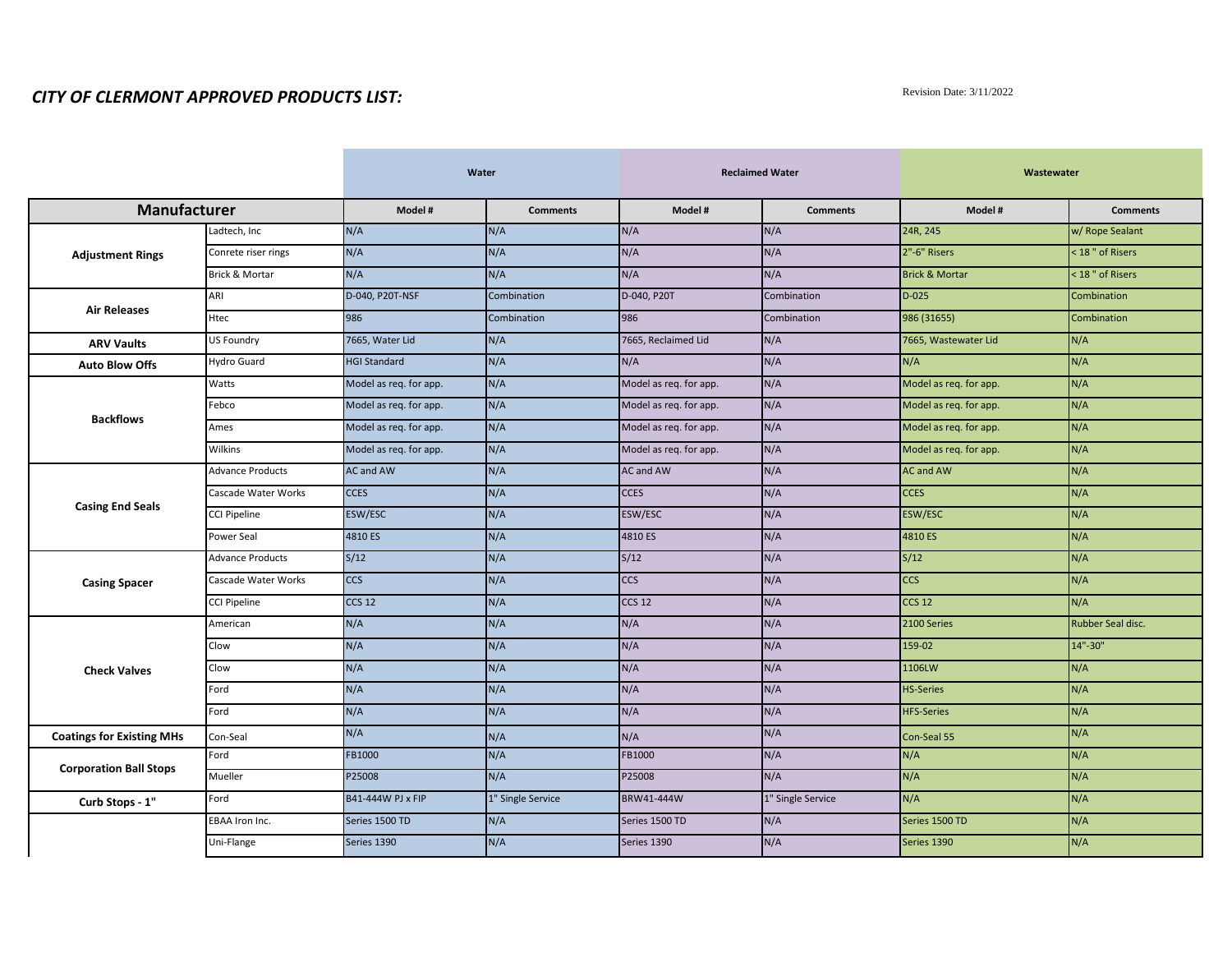| DIP Joint Restraints 4"-12"       | Sigma                   | Series PWP                | N/A                    | Series PWP                | N/A                    | Series PWP              | N/A                                                    |
|-----------------------------------|-------------------------|---------------------------|------------------------|---------------------------|------------------------|-------------------------|--------------------------------------------------------|
|                                   | Smith Blair             | Series 165                | N/A                    | Series 165                | N/A                    | Series 165              | N/A                                                    |
|                                   | Star                    | Series 1100               | N/A                    | Series 3100               | N/A                    | Series 3100             | N/A                                                    |
|                                   | EBBA Iron Inc.          | Series 1100               | N/A                    | Series 1100               | N/A                    | Series 1100             | N/A                                                    |
|                                   | Uni-Flange              | 1400                      | N/A                    | 1400                      | N/A                    | 1400                    | N/A                                                    |
| DIP M/J Restraint                 | Sigma                   | One Lok Series D          | N/A                    | Series D                  | N/A                    | Series D                | N/A                                                    |
|                                   | Star                    | Series 3000               | N/A                    | Series 3000               | N/A                    | Series 3000             | N/A                                                    |
|                                   | Tyler Union             | <b>TufGrip Series TLD</b> | N/A                    | <b>TufGrip Series TLD</b> | N/A                    | TufGrip Series TLD      | N/A                                                    |
|                                   | EBAA Iron Inc.          | Series 1700               | N/A                    | Series 1700               | N/A                    | Series 1700             | N/A                                                    |
| DIP Bell Restraints 16" & Up      | Sigma                   | Series PWP/DI             | N/A                    | Series PWP/DI             | N/A                    | Series PWP/DI           | N/A                                                    |
|                                   | Star                    | N/A                       | N/A                    | N/A                       | N/A                    | N/A                     | N/A                                                    |
| <b>DIP Bell Restraint Locking</b> | American                | Fast Grip Gasket          | N/A                    | Fast Grip Gasket          | N/A                    | <b>Fast Grip Gasket</b> | N/A                                                    |
| Gaskets                           | U.S. Pipe               | Field lock 350 Gasket     | N/A                    | Field lock 350 Gasket     | N/A                    | Field-lock 350 Gasket   | N/A                                                    |
|                                   | American                | Cement lined              | <b>Blue</b>            | <b>Cement lined</b>       | Purple                 | P-401 Lined             | Green                                                  |
| <b>DIP Pipe</b>                   | U.S. Pipe               | Cement lined              | <b>Blue</b>            | <b>Cement lined</b>       | Purple                 | P-401 Lined             | Green                                                  |
|                                   | American                | Class 350                 | Cement lined           | Class 350                 | Cement lined           | Class 350               | P-401 Lined                                            |
| Fittings, M/J                     | Sigma                   | Class 350                 | <b>Cement lined</b>    | Class 350                 | Cement lined           | Class 350               | P-401 Lined                                            |
|                                   | Star                    | Class 350                 | <b>Cement lined</b>    | Class 350                 | Cement lined           | Class 350               | P-401 Lined                                            |
|                                   | Tyler Union & Clow      | Class 350                 | Cement lined           | Class 350                 | <b>Cement lined</b>    | Class 350               | P-401 Lined                                            |
|                                   | Harco                   | N/A                       | N/A                    | N/A                       | N/A                    | <b>SDR26 Gasketed</b>   | N/A                                                    |
|                                   | JM Eagle                | N/A                       | N/A                    | N/A                       | N/A                    | <b>SDR26 Gasketed</b>   | N/A                                                    |
| <b>Fittings for SDR26</b>         | Multi Fittings Corp     | N/A                       | N/A                    | N/A                       | N/A                    | <b>SDR26 Gasketed</b>   | N/A                                                    |
|                                   | Tigre USA, Inc          | N/A                       | N/A                    | N/A                       | N/A                    | <b>SDR26 Gasketed</b>   | N/A                                                    |
| <b>Flow Meter</b>                 | Neptune                 | AMI                       | R450 (special Rf code) | AMI                       | R450 (special RF code) | N/A                     | N/A                                                    |
|                                   | Mueller                 | Series-2360/2361          | N/A                    | Series-2360/2361          | N/A                    | N/A                     | N/A                                                    |
|                                   | American                | Series-2500               | N/A                    | Series-2500               | N/A                    | N/A                     | N/A                                                    |
| Gate Valves, 4" & Up              | Clow                    | 2640                      | N/A                    | 2640                      | N/A                    | N/A                     | N/A                                                    |
|                                   | Kennedy                 | <b>KS-RW</b>              | N/A                    | <b>KS-RW</b>              | N/A                    | N/A                     | N/A                                                    |
| Generators                        | Caterpillar             | N/A                       | N/A                    | N/A                       | N/A                    | N/A                     | N/A                                                    |
|                                   | Cummins                 | N/A                       | N/A                    | N/A                       | N/A                    | N/A                     | N/A                                                    |
| <b>Hatches</b>                    | <b>Halliday Product</b> | N/A                       | N/A                    | N/A                       | N/A                    | <b>Aluminum Hatches</b> | Wet-well hatches must have<br>protective grating panel |
|                                   | US Fabrication          | N/A                       | N/A                    | N/A                       | N/A                    | <b>Aluminum Hatches</b> | Wet-well hatches must have<br>protective grating panel |
|                                   | JM Eagle                | <b>HDPE</b>               | Blue-DR11              | <b>HDPE</b>               | Purple-DR11            | <b>HDPE</b>             | Green-DR11                                             |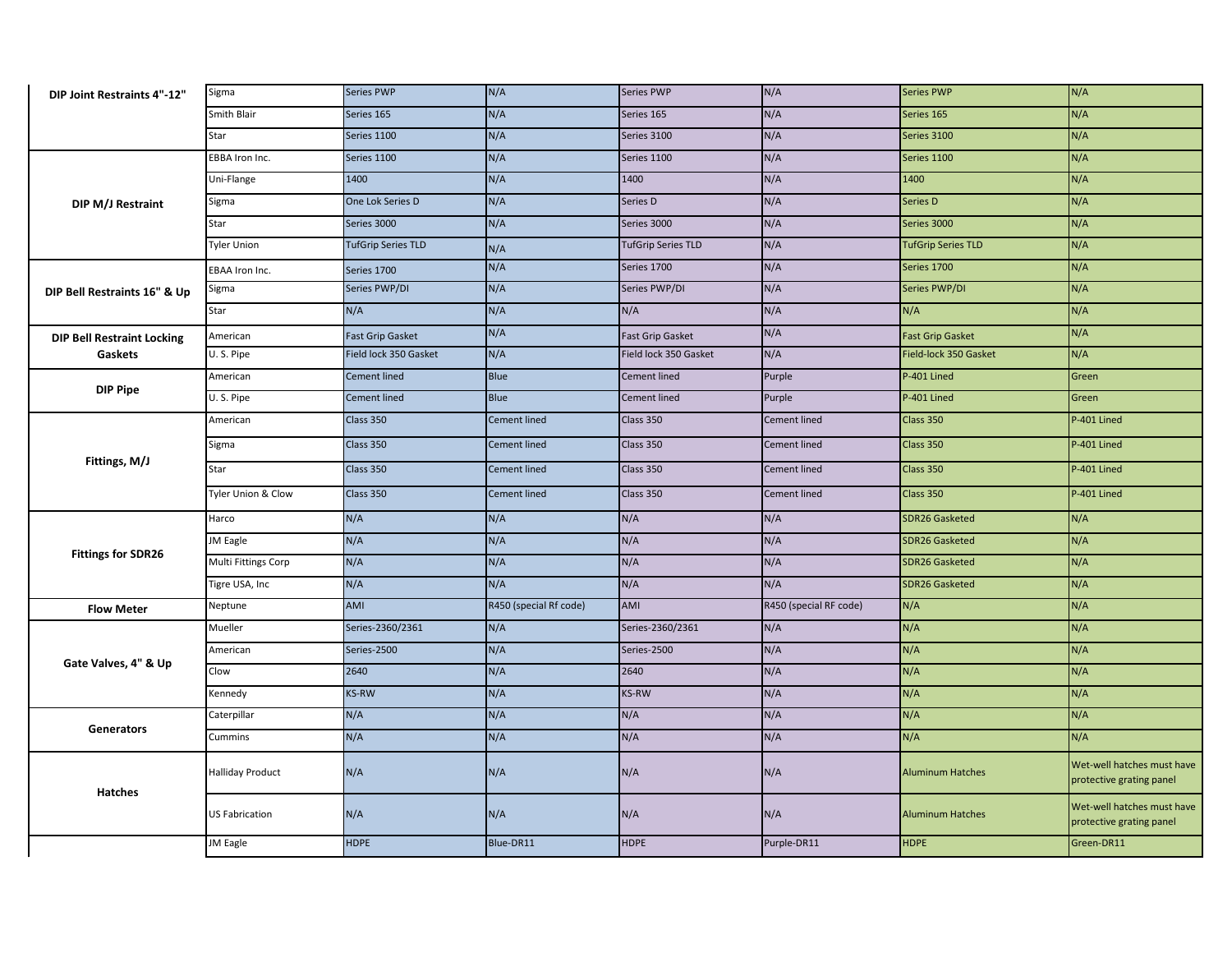| HDPE Drill up to 30"                                                                                               | Performance Pipe                        | Drisco Plex 4000                      | Blue-DR11                | Drisco Plex 4000                      | Pantone-DR11             | Driscoples 4300                                                               | Green-DR11                              |
|--------------------------------------------------------------------------------------------------------------------|-----------------------------------------|---------------------------------------|--------------------------|---------------------------------------|--------------------------|-------------------------------------------------------------------------------|-----------------------------------------|
|                                                                                                                    | Poly Pipe, Inc.                         | <b>EHMW Poly</b>                      | Blue-DR11                | <b>EHMW</b>                           | Pantone-DR11             | <b>EHMW</b>                                                                   | Green-DR11                              |
| <b>Heat Shrink Products</b>                                                                                        | CANUSA/CCI Pipeline                     | N/A                                   | N/A                      | N/A                                   | N/A                      | <b>Wrapid Seal</b>                                                            | N/A                                     |
|                                                                                                                    | Mueller                                 | <b>Super Centurion</b>                | Yellow w/blue caps       | N/A                                   | N/A                      | N/A                                                                           | N/A                                     |
| <b>Hydrants</b>                                                                                                    | American                                | B84B-5 Traffic Model                  | N/A                      | N/A                                   | N/A                      | N/A                                                                           | N/A                                     |
|                                                                                                                    | 3" Metalic Tape                         | 3" x 1000' Det. Tape                  | Water buried below       | 3" x 1000' Det Tape                   | <b>Reclaimed buried</b>  | 3" x 1000' Det. Tape                                                          | Force Main buried                       |
| <b>ID Marking</b>                                                                                                  | 3M Tape and Rope                        | Tape - 7613XR, 7613 Rope-<br>7703-HTS | 7600 Series              | Tape - 7613XR, 7613 Rope-<br>7703-HTS | 7600 Series              | Tape - 7614XR, 7614 Rope-7703-HTS                                             | 7600 Series                             |
| <b>Jointing Material</b>                                                                                           | Ram-Nek                                 | N/A                                   | N/A                      | N/A                                   | N/A                      | 101/103                                                                       | N/A                                     |
| <b>Line Stops</b>                                                                                                  | JCM                                     | N/A                                   | <b>Stainless Saddles</b> | N/A                                   | <b>Stainless Saddles</b> | N/A                                                                           | <b>Stainless Saddles</b>                |
|                                                                                                                    | Romac                                   | N/A                                   | <b>Stainless Saddles</b> | N/A                                   | <b>Stainless Saddles</b> | N/A                                                                           | <b>Stainless Saddles</b>                |
|                                                                                                                    | <b>GU liner</b>                         | N/A                                   | N/A                      | N/A                                   | N/A                      | <b>GU Liner</b>                                                               | <b>GU Barrel Liner</b>                  |
| Liners                                                                                                             | AGRU liner                              | N/A                                   | N/A                      | N/A                                   | N/A                      | <b>AGRU Liner</b>                                                             | For Gravity Lines                       |
|                                                                                                                    | <b>Fiberglass Liners</b>                | N/A                                   | N/A                      | N/A                                   | N/A                      | <b>AFE or LF liners</b>                                                       | <b>Structural Liners only</b>           |
| <b>Liftstation Pumps</b>                                                                                           | Flygt                                   | N/A                                   | N/A                      | N/A                                   | N/A                      | N/A                                                                           | N/A                                     |
|                                                                                                                    | NDS**                                   | D-1200-DISB                           | Solid lid                | 113PBCR                               | Solid lid                | N/A                                                                           | N/A                                     |
| <b>Meterbox</b>                                                                                                    | NDS**                                   | D-1500-DISB                           | Solid lid/3 pipe slots   | 113PBCR                               | Solid lid/3 pipe slots   | N/A                                                                           | N/A                                     |
|                                                                                                                    | CDR                                     | $17 \times 30$ **                     | for 1 1/2" and 2" Mtrs   | 17 x 30                               | for 1 1/2" and 2" Mtrs   | N/A                                                                           | N/A                                     |
| $*$ Meter box solid lid must have a $2^{\prime\prime}$ hole centered 5" from the end opposite of the opening hole. |                                         |                                       |                          |                                       |                          |                                                                               |                                         |
| <b>Manhole Lids</b>                                                                                                | USF Fabrication, Inc                    | N/A                                   | N/A                      | N/A                                   | N/A                      | <b>USF-170E</b>                                                               | N/A                                     |
|                                                                                                                    | <b>CAP Composite Access</b><br>Products | N/A                                   | N/A                      | N/A                                   | N/A                      | CAP-ONE-30FTW                                                                 | <b>Ring and Cover</b>                   |
|                                                                                                                    | Endot                                   | <b>IPS SDR9</b>                       | <b>Blue</b>              | <b>IPS SDR9</b>                       | Purple                   | <b>IPS SDR9</b>                                                               | Green                                   |
| <b>PE Tubing</b>                                                                                                   | Drisco                                  | <b>IPS SDR9</b>                       | Blue                     | <b>IPS SDR9</b>                       | Purple                   | <b>IPS SDR9</b>                                                               | Green                                   |
|                                                                                                                    | <b>Charter Plastics</b>                 | PE3408/3608 IPS SDR9                  | <b>Blue</b>              | PE3408/3608 IPS SDR9                  | Purple                   | PE3408/3608 IPS SDR9                                                          | Green                                   |
|                                                                                                                    | JM Eagle                                | N/A                                   | N/A                      | N/A                                   | N/A                      | SDR26 Green                                                                   | N/A                                     |
|                                                                                                                    | Natl Pipe & Plastics Inc                | N/A                                   | N/A                      | N/A                                   | N/A                      | SDR26 Green                                                                   | N/A                                     |
|                                                                                                                    | N. Am. Pipe Corp                        | N/A                                   | N/A                      | N/A                                   | N/A                      | SDR26 Green                                                                   | N/A                                     |
| <b>Pipe SDR 26 Gravity Sewer</b>                                                                                   | MaxAdaptor                              | N/A                                   | N/A                      | N/A                                   | N/A                      | MAX 4, MAX 5, MAX 6, MAX 6<br>Oversize, MAX7, MAX 8, MAX 10,<br><b>MAX 12</b> | <b>Gravity Sewer Repair</b><br>Coupling |
|                                                                                                                    | Sanderson Pipe Corp                     | N/A                                   | N/A                      | N/A                                   | N/A                      | SDR26 Green                                                                   | N/A                                     |
| <b>Plug Valves</b>                                                                                                 | Clow                                    | N/A                                   | N/A                      | N/A                                   | N/A                      | F-5412 FIG -F-5413 MJ                                                         | N/A                                     |
|                                                                                                                    | Dezurik                                 | N/A                                   | N/A                      | N/A                                   | N/A                      | <b>PEF</b>                                                                    | N/A                                     |
|                                                                                                                    | Millikan/Pratt                          | N/A                                   | N/A                      | N/A                                   | N/A                      | <b>Eccentric</b>                                                              | N/A                                     |
|                                                                                                                    | Val-Matic                               | N/A                                   | N/A                      | N/A                                   | N/A                      | Cam Centric                                                                   | N/A                                     |
|                                                                                                                    | Ford                                    | FSC w/full wrap gskt                  | 3" wide for CTS          | FSC w/full wrap gskt                  | 3" wide for CTS          | FSC w/full wrap gskt                                                          | 3" wide for CTS                         |
| <b>Poly Service Clamp</b>                                                                                          | <b>Smith Blair</b>                      | 244 full circle redi clp              | 3" wide for CTS          | 244 full circle redi clp              | 3" wide for CTS          | 244 full circle redi clp                                                      | <sup>'</sup> wide for CTS               |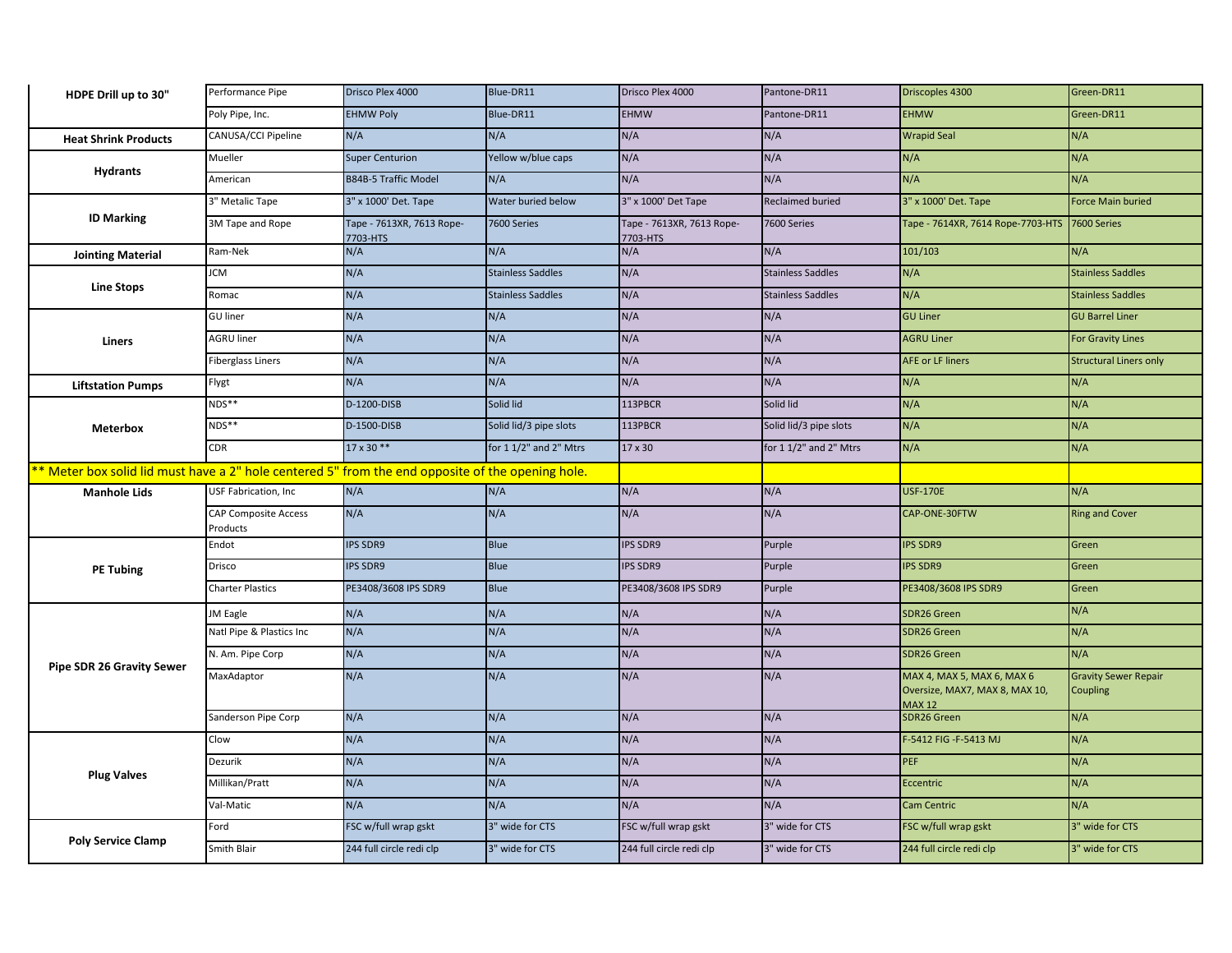| <b>Precast Concrete Structures</b> | Allied                        | N/A                    | N/A                | N/A                    | N/A                | 2 coat (8 mil each) coat tar epoxy interior/joints |                    |
|------------------------------------|-------------------------------|------------------------|--------------------|------------------------|--------------------|----------------------------------------------------|--------------------|
|                                    | Delzotto                      | N/A                    | N/A                | N/A                    | N/A                | N/A                                                | N/A                |
|                                    | Dura Stress                   | N/A                    | N/A                | N/A                    | N/A                | N/A                                                | N/A                |
|                                    | Hanson                        | N/A                    | N/A                | N/A                    | N/A                | N/A                                                | N/A                |
|                                    | Mack                          | N/A                    | N/A                | N/A                    | N/A                | N/A                                                | N/A                |
|                                    | Old Castle                    | N/A                    | N/A                | N/A                    | N/A                | N/A                                                | N/A                |
| PRV's                              | Clay                          | N/A                    | N/A                | N/A                    | N/A                | N/A                                                | N/A                |
|                                    | Bermad                        | 7201                   | N/A                | 7201                   | N/A                | N/A                                                | N/A                |
|                                    | EBBA Iron Inc.                | Series 2000 PU         | N/A                | Series 2000 PU         | N/A                | Series 2000 PU                                     | N/A                |
|                                    | Uni-Flange                    | Series 1500            | N/A                | Series 1500            | N/A                | Series 1500                                        | N/A                |
| <b>PVC Pipe MJ Restraints</b>      | Sigma                         | Series SICE            | N/A                | Series SICE            | N/A                | <b>Series SICE</b>                                 | N/A                |
|                                    | Star                          | Series 4000            | N/A                | Series 4000            | N/A                | Series 4000                                        | N/A                |
|                                    | <b>Tyler Union</b>            | Series TLP             | N/A                | <b>Series TLP</b>      | N/A                | <b>Series TLP</b>                                  | N/A                |
|                                    | EBBA Iron Inc.                | 1500                   | N/A                | 1500                   | N/A                | 1500                                               | N/A                |
|                                    | Uni-Flange                    | Series 1390            | N/A                | Series 1390            | N/A                | Series 1390                                        | N/A                |
|                                    | Sigma                         | Series PWP             | N/A                | Series PWP             | N/A                | <b>Series PWP</b>                                  | N/A                |
| <b>PVC Bell Joint Restr.</b>       | Smith Blair                   | Series 165             | N/A                | Series 165             | N/A                | Series 165                                         | N/A                |
|                                    | Star                          | Series 1100 C          | N/A                | Series 1100 C          | N/A                | Series 1100 C                                      | N/A                |
|                                    | <b>Tyler Union</b>            | Tuff Grip 300 C        | N/A                | Tuff Grip 300 C        | N/A                | Tuff Grip 300 C                                    | N/A                |
|                                    | Sigma                         | PV Lok PWP             | N/A                | PV Lok PWP             | N/A                | PV Lok PWP                                         | N/A                |
| PVC Bell Joint Restr. 16" & Up     | Smith Blair                   | Series 165             | N/A                | Series 165             | N/A                | Series 165                                         | N/A                |
|                                    | Star                          | Series 1100 C          | N/A                | Series 1100 C          | N/A                | Series 1100 C                                      | N/A                |
|                                    | <b>Diamond Plastics</b>       | $C-900$                | <b>Blue</b>        | $C-900$                | Purple             | $C-900$                                            | Green              |
|                                    | JM Eagle                      | $C-900$                | <b>Blue</b>        | $C-900$                | Purple             | $C-900$                                            | Green              |
| PVC 900 DR18 Bell & Spigot         | Natl Pipe & Plastic Inc       | $C-900$                | <b>Blue</b>        | $C-900$                | Purple             | $C-900$                                            | Green              |
|                                    | N American Pipe Corp          | $C-900$                | <b>Blue</b>        | $C-900$                | Purple             | $C-900$                                            | Green              |
|                                    | Sanderson Pipe Corp           | $C-900$                | <b>Blue</b>        | $C-900$                | Purple             | $C-900$                                            | Green              |
| <b>Service Saddles</b>             | Ford                          | F202                   | N/A                | F202                   | N/A                | FC202                                              | N/A                |
|                                    | JCM                           | 402CC                  | N/A                | 402CC                  | N/A                | Series 406                                         | N/A                |
|                                    | Mueller                       | DR <sub>2</sub> A      | N/A                | DR <sub>2</sub> A      | N/A                | DR2S                                               | N/A                |
|                                    | Romac                         | <b>202 NU</b>          | N/A                | <b>202 NU</b>          | N/A                | <b>202 NS</b>                                      | N/A                |
|                                    | Smith Blair                   | 313CC                  | N/A                | 313CC                  | N/A                | 317                                                | N/A                |
|                                    | <b>Total Piping Solutions</b> | Model as req. for app. | N/A                | Model as req. for app. | N/A                | N/A                                                | N/A                |
|                                    | Ford                          | <b>FCP 202</b>         | <b>SDR9-SDR 17</b> | <b>FCP 202</b>         | <b>SDR9-SDR 17</b> | <b>FCP 202</b>                                     | <b>SDR9-SDR 17</b> |
| <b>Service Saddles HDPE</b>        | Romac                         | Series 202 N-H         | <b>SDR9-SDR 17</b> | Series 202 N-H         | <b>SDR9-SDR 17</b> | Series 202 N-H                                     | <b>SDR9-SDR 17</b> |